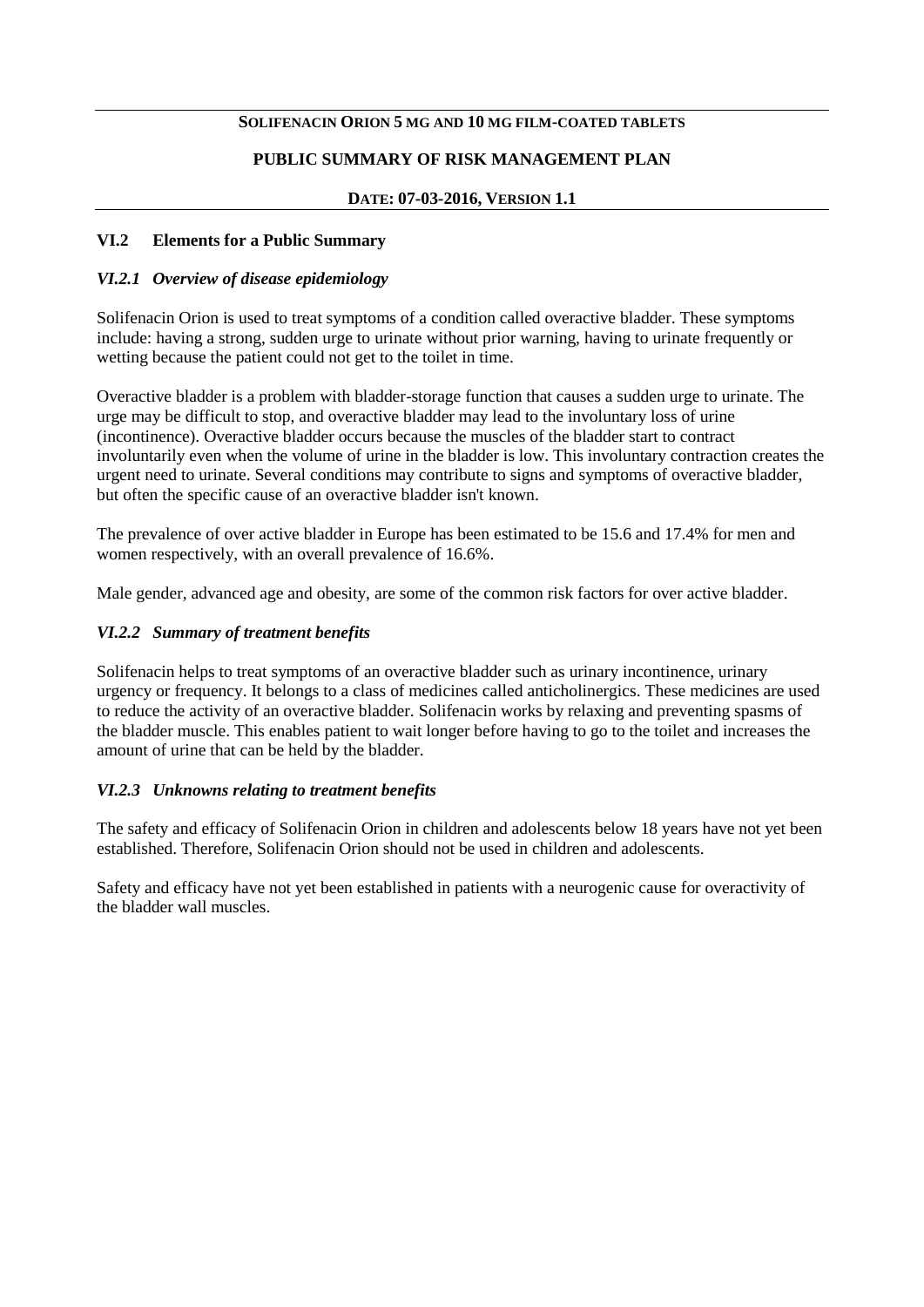# *VI.2.4 Summary of safety concerns*

# **Important identified risks**

| <b>Risk</b>                                                                                                                                  | What is known                                                                                                                                                                                                                                                                                                                                                                                                                                                                                                           | Preventability                                                                                                                                                                                                                                       |
|----------------------------------------------------------------------------------------------------------------------------------------------|-------------------------------------------------------------------------------------------------------------------------------------------------------------------------------------------------------------------------------------------------------------------------------------------------------------------------------------------------------------------------------------------------------------------------------------------------------------------------------------------------------------------------|------------------------------------------------------------------------------------------------------------------------------------------------------------------------------------------------------------------------------------------------------|
| Buildup of urine in the bladder<br>due to inability to empty the<br>bladder (Urinary retention)                                              | Rare side effects associated with<br>solifenacin therapy include<br>buildup of urine in the bladder<br>due to inability to empty the<br>bladder. This can also happen in<br>case of overdose.<br>Risk of accumulation of urine in<br>the bladder (urinary retention) is<br>much higher in patients who have<br>trouble emptying the bladder $(=$<br>bladder obstruction) or have<br>difficulty in passing urine (e.g. a<br>thin urine flow).                                                                            | Solifenacin must not be used in<br>patients who have an inability to<br>pass water or to empty the<br>bladder completely.<br>Solifenacin should be used with<br>caution in patients with clinically<br>significant bladder outflow<br>obstruction.   |
| Change in the electrical activity<br>of the heart (ECG) (QT<br>prolongation) and serious heart<br>rhythm disturbance (Torsade de<br>Pointes) | QT prolongation and Torsade de<br>Pointes have been observed in<br>patients with risk factors in<br>association with solifenacin<br>therapy. Known risk factors for<br>QT-prolongation are e.g. too low<br>potassium levels in blood, slow<br>heart beat and concurrent<br>administration of medicinal<br>products known to prolong QT-<br>interval and relevant pre-existing<br>heart diseases.<br>In case of overdosing, specific<br>attention should be paid to<br>patients with known risk for QT-<br>prolongation. | Doctor should be informed of<br>patient's medical history and<br>possible concomitant medications<br>before onset of solifenacin<br>therapy. Caution should be<br>administered if the patient has<br>any of the risk factors for QT<br>prolongation. |
| Increased pressure in the eyes,<br>with gradual loss of eye sight<br>(glaucoma)                                                              | Increased pressure in the eyes has<br>been reported in association with<br>solifenacin therapy.                                                                                                                                                                                                                                                                                                                                                                                                                         | Solifenacin must not be used if<br>the patient has suffers from<br>increased pressure in the eyes,<br>with gradual loss of eye sight.                                                                                                                |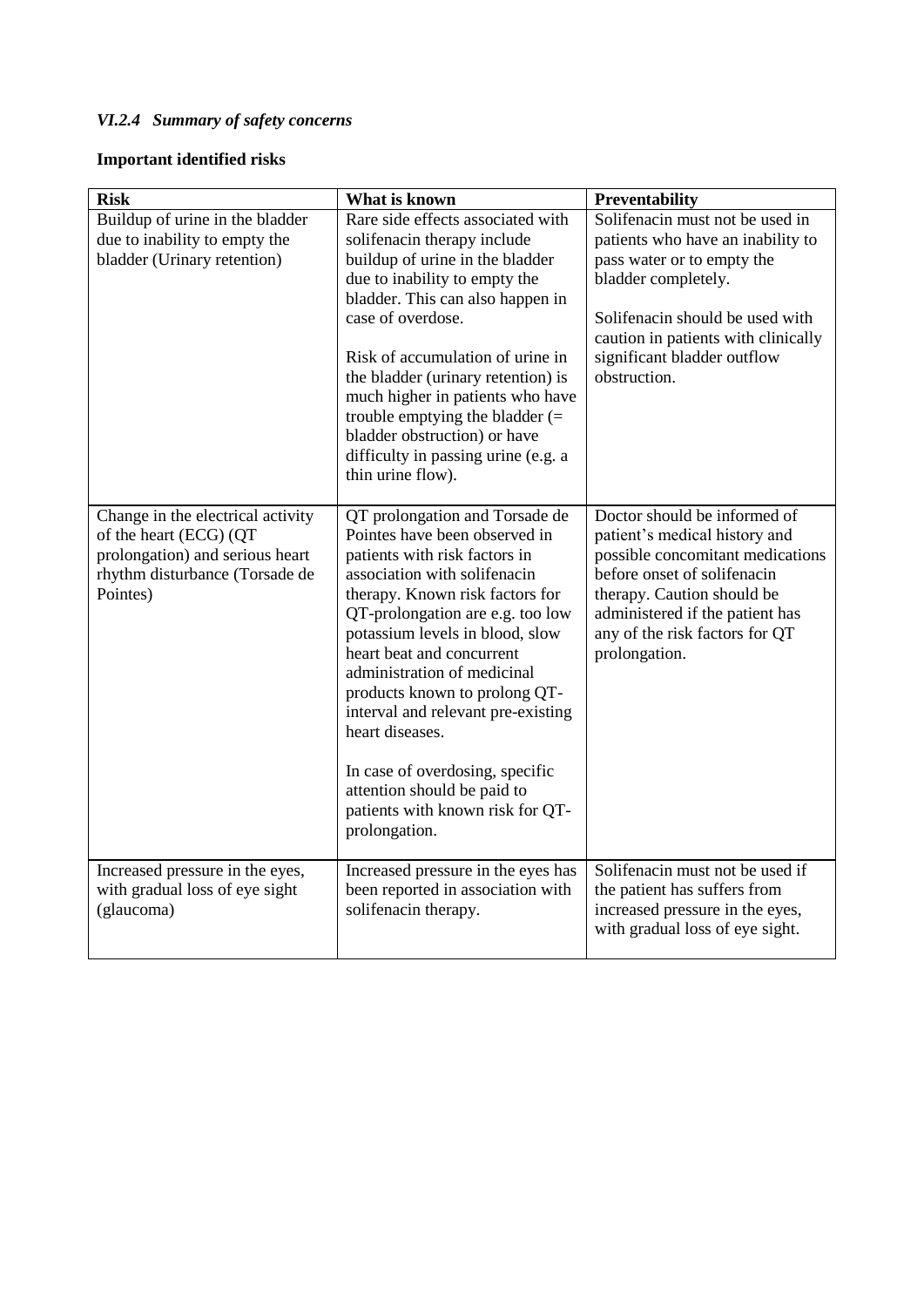| <b>Risk</b>                                                                 | What is known                                                                                                                                                                                                                                                                                                                                                                                                                                                                                                                                                                                                                                                                                                                                                                                                         | <b>Preventability</b>                                                                                                                                                                                                                                                                                                                                                                    |
|-----------------------------------------------------------------------------|-----------------------------------------------------------------------------------------------------------------------------------------------------------------------------------------------------------------------------------------------------------------------------------------------------------------------------------------------------------------------------------------------------------------------------------------------------------------------------------------------------------------------------------------------------------------------------------------------------------------------------------------------------------------------------------------------------------------------------------------------------------------------------------------------------------------------|------------------------------------------------------------------------------------------------------------------------------------------------------------------------------------------------------------------------------------------------------------------------------------------------------------------------------------------------------------------------------------------|
| Obstruction of the digestive<br>system (Ileus)                              | Intestinal obstruction,<br>constipation and lodging of a<br>large amount of hardened stool in<br>the large intestine (faecal<br>impaction) has been reported in<br>association with solifenacin<br>therapy.                                                                                                                                                                                                                                                                                                                                                                                                                                                                                                                                                                                                           | Patients with severe stomach or<br>bowel condition (including toxic<br>megacolon, a complication<br>associated with ulcerative colitis)<br>must not take solifenacin.<br>Caution should be administered<br>in patients with some obstruction<br>of the digestive system or in<br>patients who are at risk of their<br>digestive system (stomach and<br>bowel movements) slowing<br>down. |
| Severe hypersensitivity reactions<br>(angioedema, anaphylactic<br>reaction) | Severe hypersensitivity reactions<br>have been reported in association<br>with solifenacin therapy.<br>Angioedema is the swelling of<br>the deeper layers of the skin,<br>caused by a build-up of fluid. The<br>symptoms of angioedema can<br>affect any part of the body, but<br>swelling usually affects the eyes,<br>lips, genitals, hands and feet.<br>Anaphylactic reaction is a serious<br>allergic reaction. It can begin<br>very quickly, and symptoms may<br>be life-threatening.<br>Symptoms can be e.g. hives,<br>itchiness, or redness all over the<br>body and swelling of the lips,<br>tongue, or back of the throat,<br>trouble breathing, severe<br>gastrointestinal symptoms such<br>as abdominal cramps, diarrhea, or<br>vomiting, dizziness or fainting<br>(signs of a drop in blood<br>pressure). | Solifenacin must not be used in<br>patients who are allergic to<br>solifenacin or any of the other<br>ingredients of this medicine.                                                                                                                                                                                                                                                      |

# **Important potential risks**

None identified.